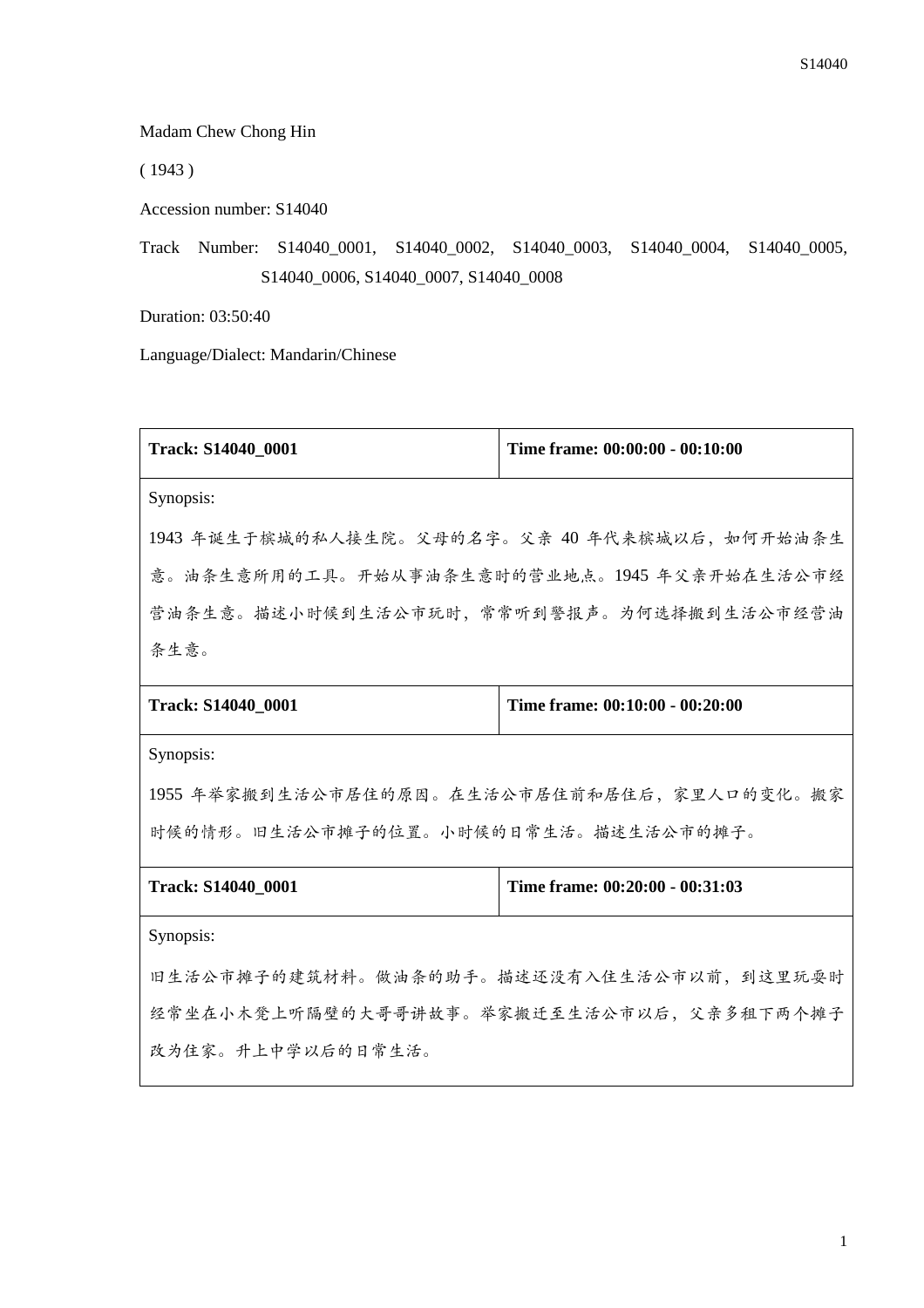| Track: S14040_0002                            | Time frame: 00:00:00 - 00:10:02 |  |
|-----------------------------------------------|---------------------------------|--|
| Synopsis:                                     |                                 |  |
| 如何用炭的熨斗烫衣服。继续描述升上中学以后的日常生活。做功课的地方。阐述卧房的构      |                                 |  |
| 造。睡床的安排。卧房的构造。做功课的地方。                         |                                 |  |
| Track: S14040_0002                            | Time frame: 0:10:02 - 00:18:40  |  |
| Synopsis:                                     |                                 |  |
| 继续解释做功课的地方。厨房的构造。形容充当厨房,又充当浴室的摊格里的门。描述屋内      |                                 |  |
| 的构造,如何避免浴室的水流到卧房里。旧生活公市戏院外所售卖的食物。             |                                 |  |
| Track: S14040_0003                            | Time frame: 00:00:00 - 00:09:59 |  |
| Synopsis:                                     |                                 |  |
| 提及旧摊格的门牌号码,更正说父亲时租了五个摊格。把租下的五个摊格改造成三个单位,      |                                 |  |
| 一间做油条, 一间当卧房, 另有一间是厨房和浴室。摊格的租金。描述 12 岁起到菜市场去买 |                                 |  |
| 菜时,母亲用手帕把钱包起来给她带上。提及 60 年代重建以前的吉灵万山巴刹。上课时的假   |                                 |  |
| 期。买菜回来以后,处理菜肴的空间和用具。                          |                                 |  |
| Track: S14040_0003                            | Time frame: 00:09:59 - 00:20:00 |  |
| Synopsis:                                     |                                 |  |
| 小时候常煮的菜肴。母亲的教育方式。描述生活公市中居民守望相助的精神。洗衣服的方       |                                 |  |
| 式。浆衣服的方式。                                     |                                 |  |
| Track: S14040 0003                            | Time frame: 00:20:00 - 00:31:03 |  |
| Synopsis:                                     |                                 |  |
| 继续解释浆衣服的方式。浆衣服的另一种用料——"刨口花"。浆衣服的技巧。晒衣服的时      |                                 |  |
| 间。空闲时间的活动。家里曾经使用过的电灯类型。使用大光灯时,如何应对飞蚁。         |                                 |  |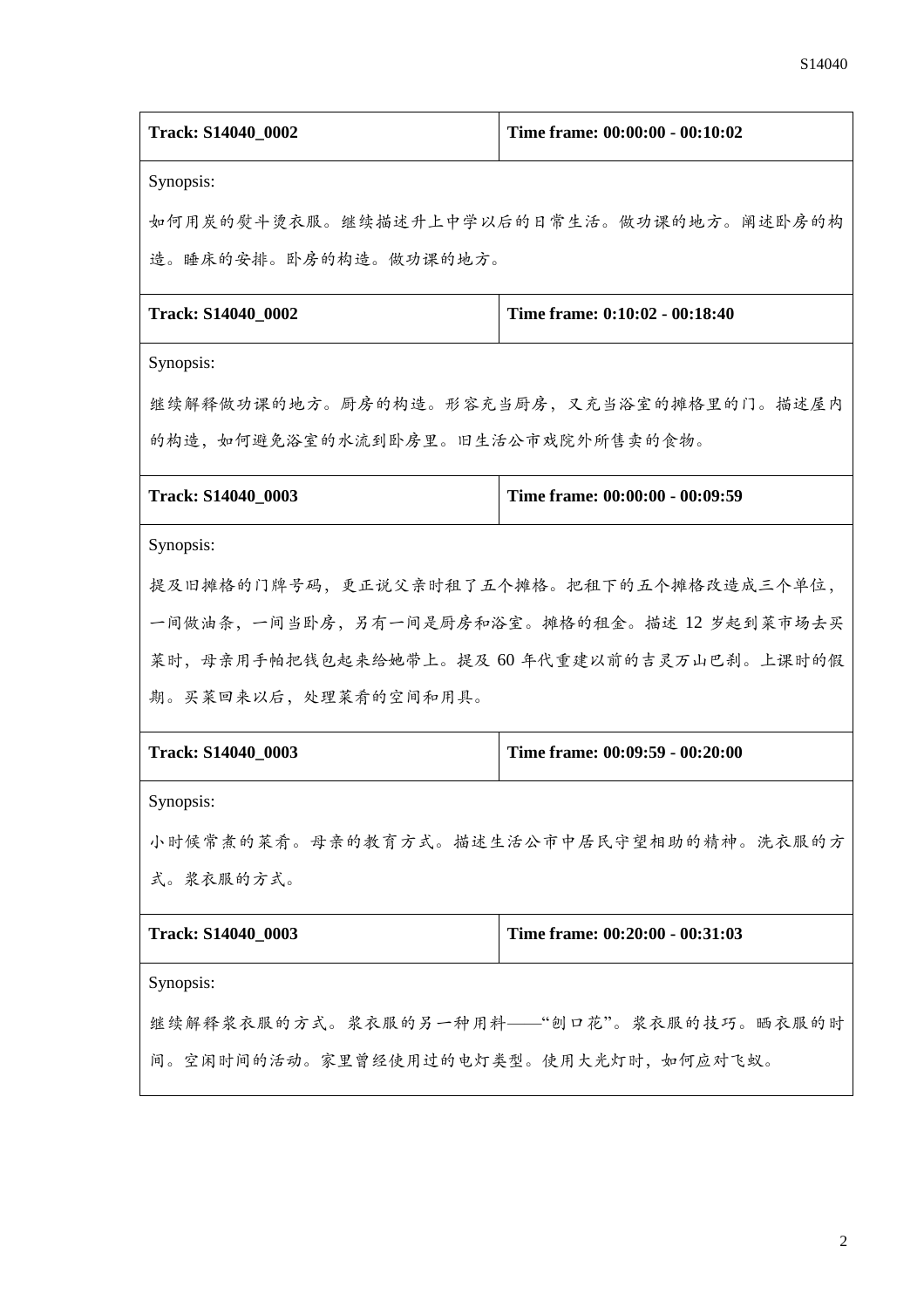| Track: S14040_0004                              | Time frame: 00:00:00 - 00:10:01 |  |
|-------------------------------------------------|---------------------------------|--|
| Synopsis:                                       |                                 |  |
| 家里吃晚餐的习惯。中学时期的日常生活。描述 15 岁时帮忙妈妈坐月子。油条生意的作息。     |                                 |  |
| 制作油条的过程。购买油条的顾客。                                |                                 |  |
| Track: S14040_0004                              | Time frame: 00:10:01 - 00:20:00 |  |
| Synopsis:                                       |                                 |  |
| 继续提及购买油条的顾客。不同籍贯吃油条的习惯。家里所做油条的特别之处。母亲如何处        |                                 |  |
| 理卖不完的油条。上中学时的早餐。置放油条的用具。油条的价钱。包装油条的用具。          |                                 |  |
| Track: S14040 0004                              | Time frame: 00:20:00 - 00:31:03 |  |
| Synopsis:                                       |                                 |  |
| 提及外国船只抵槟时,是油条摊子最热闹的时候。制作油条所用的油。描述小时候听说重建        |                                 |  |
| 生活公市时的心情,以及长辈们的隐忧。新生活公市获分配的单位。对拆除旧生活公市时的        |                                 |  |
| 记忆。旧生活公市的公厕地点。                                  |                                 |  |
| Track: S14040_0005                              | Time frame: 00:00:00 - 00:10:00 |  |
| Synopsis:                                       |                                 |  |
| 上中学的时候所使用的公厕。描述生活公市的公厕。新单位的空间使用。新生活公市的建筑        |                                 |  |
| 材料。钢骨水泥屋子和木板屋的差别。搬到新屋子的感受。家里安奉的神明。              |                                 |  |
| Track: S14040_0005                              | Time frame: 00:10:00 - 00:17:56 |  |
| Synopsis:                                       |                                 |  |
| 提及 1966 年结婚。1961 年到吉隆坡工作的经历。回来生活公市居住的原因。描述回来以后, |                                 |  |
| 当了一个月的补习老师。教补习的地方。认识丈夫的过程。                      |                                 |  |
|                                                 |                                 |  |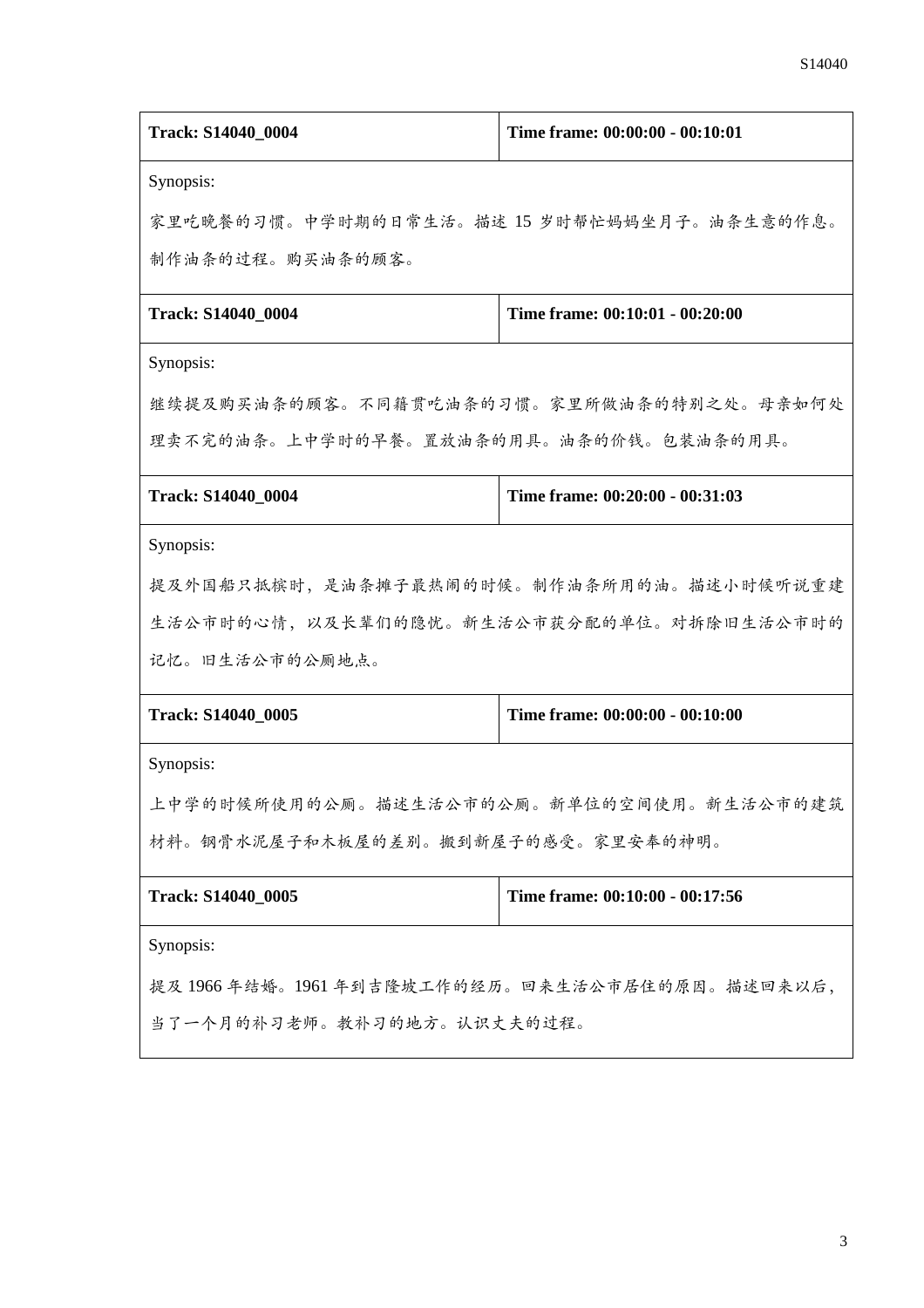| 描述正月初七时生意最好的原因。如何取得目前的 C36 单位。婚后选择居住在生活公市的原<br>因。描述婚后继续帮忙娘家煮食,直到第三个孩子出生为止。继续解释如何取得目前的 C36<br>单位。提及有一次的市议会检举行动。<br>Time frame: 00:10:00 - 00:20:00<br>接到市议会通告以后的处理方式。推测市议会检举背后的原因。生活公市的收租人。90 年代<br>开始的交租方式。解释何谓"pa"(打)房子。变成C36合法租客的过程。<br>Time frame: 00:20:00 - 00:31:03<br>搬到C36以后所做过的装潢工作。屋内的家具。搬家时的情况。以前的A14住家与现在的C36<br>Time frame: 00:00:00 - 00:10:00<br>添购新家具的原因。炊具的变化。分享如何用一个炭炉煮完整的一餐。添购的新家具。家里<br>所用过的橱。购买洗衣机的原因。晾衣服的方式。<br>Time frame: 00:10:00 - 00:20:01<br>继续解释晾衣服的方式。1985年经济条件变好以后所添购的家具。形容1980年代自己设计给<br>孩子们睡觉的"自动床"。吃饭的地方。描述吃饭时的热闹情景。新年时到楼下的娘家去吃团<br>圆饭的情景。 | Track: S14040_0006                           | Time frame: 00:00:00 - 00:10:00 |  |
|------------------------------------------------------------------------------------------------------------------------------------------------------------------------------------------------------------------------------------------------------------------------------------------------------------------------------------------------------------------------------------------------------------------------------------------------------------------------------------------------------------------------------------------------------------------------------|----------------------------------------------|---------------------------------|--|
|                                                                                                                                                                                                                                                                                                                                                                                                                                                                                                                                                                              | Synopsis:                                    |                                 |  |
|                                                                                                                                                                                                                                                                                                                                                                                                                                                                                                                                                                              |                                              |                                 |  |
|                                                                                                                                                                                                                                                                                                                                                                                                                                                                                                                                                                              |                                              |                                 |  |
|                                                                                                                                                                                                                                                                                                                                                                                                                                                                                                                                                                              |                                              |                                 |  |
|                                                                                                                                                                                                                                                                                                                                                                                                                                                                                                                                                                              | Track: S14040_0006                           |                                 |  |
|                                                                                                                                                                                                                                                                                                                                                                                                                                                                                                                                                                              | Synopsis:                                    |                                 |  |
|                                                                                                                                                                                                                                                                                                                                                                                                                                                                                                                                                                              |                                              |                                 |  |
|                                                                                                                                                                                                                                                                                                                                                                                                                                                                                                                                                                              |                                              |                                 |  |
|                                                                                                                                                                                                                                                                                                                                                                                                                                                                                                                                                                              | Track: S14040_0006                           |                                 |  |
|                                                                                                                                                                                                                                                                                                                                                                                                                                                                                                                                                                              | Synopsis:                                    |                                 |  |
|                                                                                                                                                                                                                                                                                                                                                                                                                                                                                                                                                                              |                                              |                                 |  |
|                                                                                                                                                                                                                                                                                                                                                                                                                                                                                                                                                                              | 住家的分别。C36 屋子的构造。生活公市房子的建构理论。搬到新房子时的家具。提及孩子   |                                 |  |
|                                                                                                                                                                                                                                                                                                                                                                                                                                                                                                                                                                              | 18个月大的时候, 辞去教补习的工作, 当全职家庭主妇。1985年开始家里添购新的家具。 |                                 |  |
|                                                                                                                                                                                                                                                                                                                                                                                                                                                                                                                                                                              | Track: S14040_0007                           |                                 |  |
|                                                                                                                                                                                                                                                                                                                                                                                                                                                                                                                                                                              | Synopsis:                                    |                                 |  |
|                                                                                                                                                                                                                                                                                                                                                                                                                                                                                                                                                                              |                                              |                                 |  |
|                                                                                                                                                                                                                                                                                                                                                                                                                                                                                                                                                                              |                                              |                                 |  |
|                                                                                                                                                                                                                                                                                                                                                                                                                                                                                                                                                                              | Track: S14040_0007                           |                                 |  |
|                                                                                                                                                                                                                                                                                                                                                                                                                                                                                                                                                                              | Synopsis:                                    |                                 |  |
|                                                                                                                                                                                                                                                                                                                                                                                                                                                                                                                                                                              |                                              |                                 |  |
|                                                                                                                                                                                                                                                                                                                                                                                                                                                                                                                                                                              |                                              |                                 |  |
|                                                                                                                                                                                                                                                                                                                                                                                                                                                                                                                                                                              |                                              |                                 |  |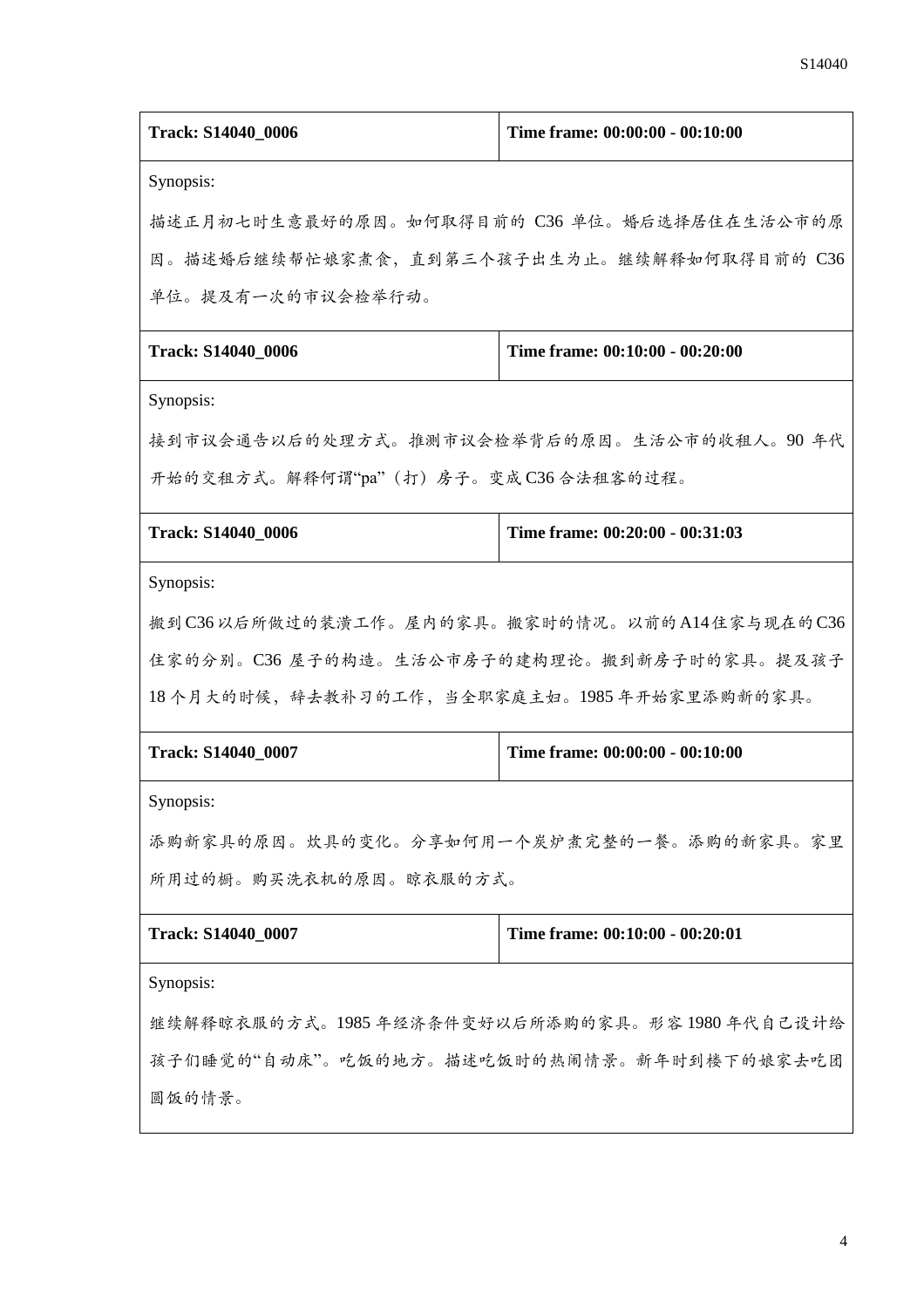| Track: S14040_0007                           | Time frame: 00:20:01 - 00:31:03 |  |
|----------------------------------------------|---------------------------------|--|
| Synopsis:                                    |                                 |  |
| 到楼下吃团圆饭时的空间调整。描述1992年或1993年在生活公市嫁女儿。家里没有安奉神明 |                                 |  |
| 的原因。2000 年儿子结婚时没有在屋内娶媳妇的原因。提及没有在家里办喜事时,挂上红彩  |                                 |  |
| 通知大家。                                        |                                 |  |
| <b>Track: S14040_0008</b>                    | Time frame: 00:00:00 - 00:10:00 |  |
| Synopsis:                                    |                                 |  |
| 阐述发生在 1991 年发生的严重漏水事件。发生漏水事件后的应对方式。以前和现在的屋瓦建 |                                 |  |
| 筑材料。屋子的白蚁问题。生活公市屋子面对问题时,如何反映给市议会。为何旧屋子会面     |                                 |  |
| 对水管问题。                                       |                                 |  |
| Track: S14040_0008                           | Time frame: 00:10:00 - 00:19:58 |  |
| Synopsis:                                    |                                 |  |
| 住在四楼面对的问题。用以隔热的材料。提及 15、16 年前在林锦顺当州议员时曾经换过生活 |                                 |  |
| 公市内的电线。居住在这里所面对的老鼠问题以及应对方式。描述曾经目睹发生在对面的火     |                                 |  |
| 灾。对垃圾问题的不满。                                  |                                 |  |
| <b>Track: S14040 0008</b>                    | Time frame: 00:19:58 - 00:30:00 |  |
| Synopsis:                                    |                                 |  |
| 继续表达对垃圾问题的不满。州政府如何协助解决老鼠问题。住在四楼的感想。如何改变家     |                                 |  |
| 里的构造应对炎热的天气。住在生活公市的感想。选择继续住在这里的原因。           |                                 |  |
| <b>Track: S14040 0008</b>                    | Time frame: 00:30:00 - 00:38:49 |  |
| Synopsis:                                    |                                 |  |
| 乔治市还没有人行道之前以及设有人行道之后的改变。希望政府管制来往的车辆。认为教育     |                                 |  |
| 人民遵从规则很重要。                                   |                                 |  |
|                                              |                                 |  |
|                                              |                                 |  |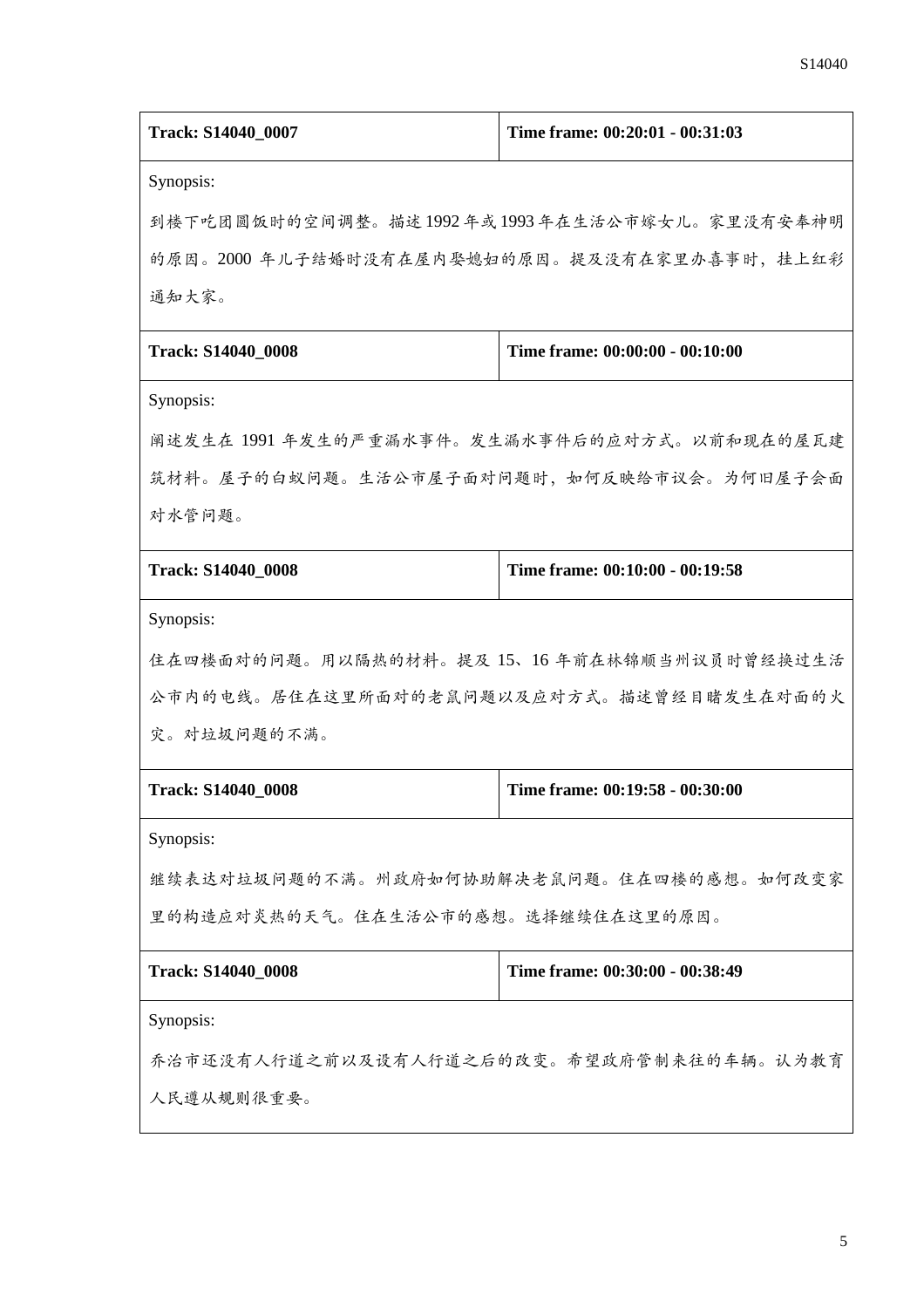## Madam Chew Chong Hin

(1943)

Accession number: S14040

Track Number: S14040\_0001, S14040\_0002, S14040\_0003, S14040\_0004, S14040\_0005, S14040\_0006, S14040\_0007, S14040\_0008

Duration: 03:50:40

Language/Dialect: Mandarin/Chinese

| <b>Track: S14040 0001</b> | Time frame: $00:00:00 - 00:10:00$ |
|---------------------------|-----------------------------------|
|                           |                                   |

Synopsis:

Born in a maternity hospital in 1943. Her parents' names. How her father who came to Penang in the 40's started the Chinese oil stick business. Equipment used in the oil stick business. The first location of her father's business. In 1945, her father began to operate his oil stick business in People's Court. Described hearing the alarm sound frequently when she came to play in People's Court when she was young. Why her father decided to operate the oil stick business in People's Court.

| <b>Track: S14040 0001</b> | Time frame: $00:10:00 - 00:20:00$ |
|---------------------------|-----------------------------------|
|                           |                                   |

Synopsis:

Reason of her whole family's moving into People's Court in 1955. Changes in the number of family members before and after moving into People's Court. Described the house moving. Position of the Chinese oil stick stall in the old People's Court. Daily routine when she was young. Described the stalls in People's Court.

| <b>Track: S14040 0001</b> | Time frame: $00:20:00 - 00:31:03$ |
|---------------------------|-----------------------------------|
|                           |                                   |

Synopsis:

The building materials of the stalls in the old People's Court. Helpers for the oil stick business. Described sitting on a wooden stool to enjoy storytelling from a neighbouring big brother, when she had not moved into People's Court but came merely to play when she was young. Her father rented extra two stalls, converting them into household living when her whole family moved in. Her daily routine during secondary school years.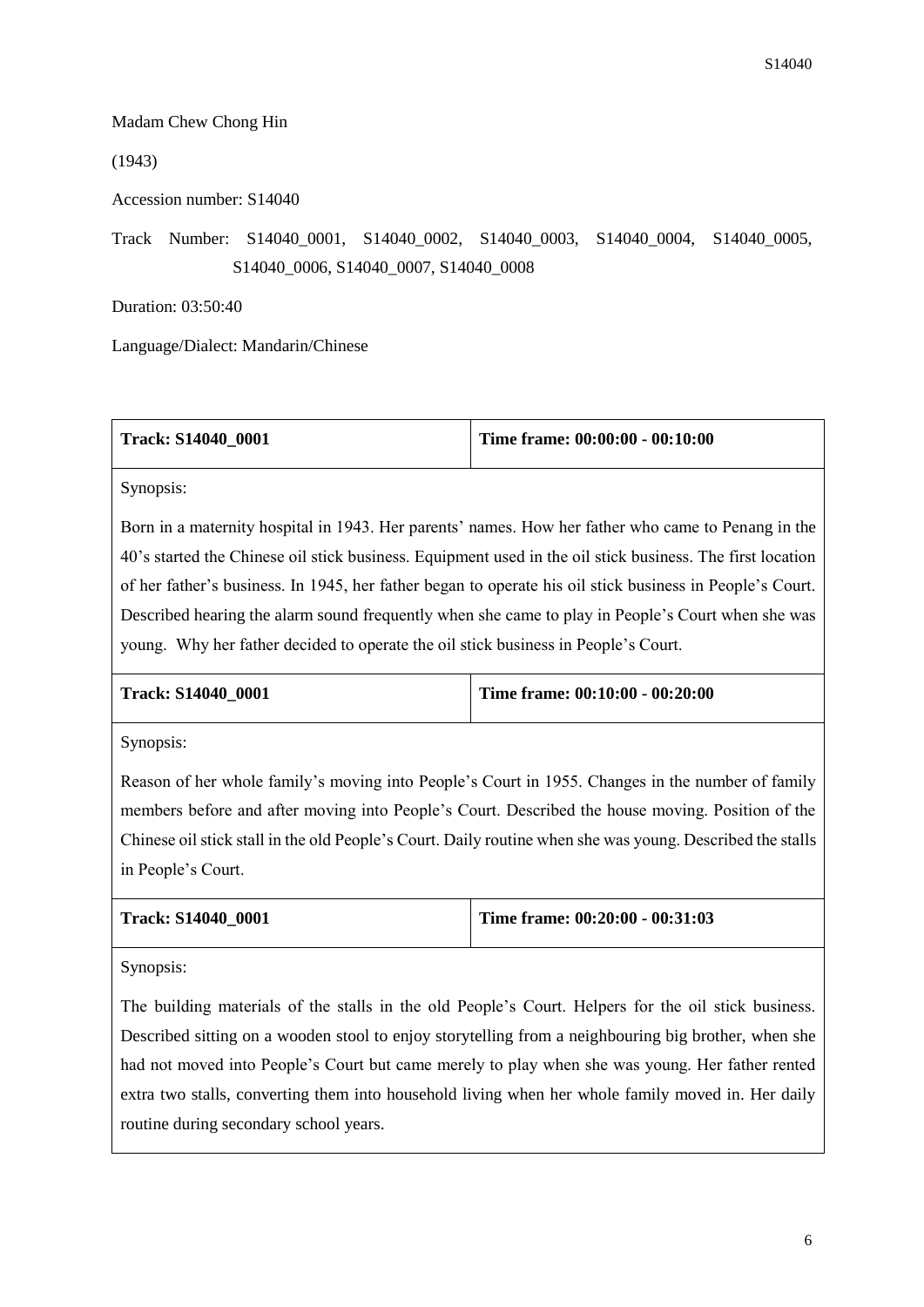| <b>Track: S14040 0002</b> | Time frame: $00:00:00 - 00:10:02$ |
|---------------------------|-----------------------------------|
|                           |                                   |

How to do clothes ironing using the charcoal iron. Continued with description of the daily routine during secondary school years. Location to do homework. Elaborated on the bedroom layout. The beds allocation. The bedroom layout. Location to do homework.

| <b>Track: S14040 0002</b> | Time frame: $0:10:02 - 00:18:40$ |
|---------------------------|----------------------------------|
|                           |                                  |

Synopsis:

Continued to describe about the location to do homework. The kitchen layout. Described the door of the dual function stall which was a kitchen and a bathroom at the same time. Described the house's internal layout. How to prevent the bathroom water from flowing into the bedroom. Food sold outside the old People's Court cinema.

| <b>Track: S14040 0003</b> | Time frame: $00:00:00 - 00:09:59$ |
|---------------------------|-----------------------------------|
|                           |                                   |

Synopsis:

Mentioned about the stalls' number in the old People' Court. Made a correction that her father rented five stalls instead of three as mentioned earlier. Converted the five stalls into three units, one serving as the oil stick business stall, one as the bedroom and the other one as the kitchen and bathroom. The stalls' rental. Described getting the money packed with a handkerchief by her mother when shopping for food in the market beginning from the age of 12. Mentioned about the Chowrasta market before its reconstruction in the 60's. The holiday break in between semesters during schooling years. Space and tools used for handling food.

|  | Track: S14040 0003 |  |
|--|--------------------|--|
|--|--------------------|--|

**Time frame: 00:09:59 - 00:20:00** 

Synopsis:

The most cooked dishes when she was young. Her mother's way of educating children. Described the mutual help practice amongst the People's Court residents. How to wash clothes. How to pulp clothes.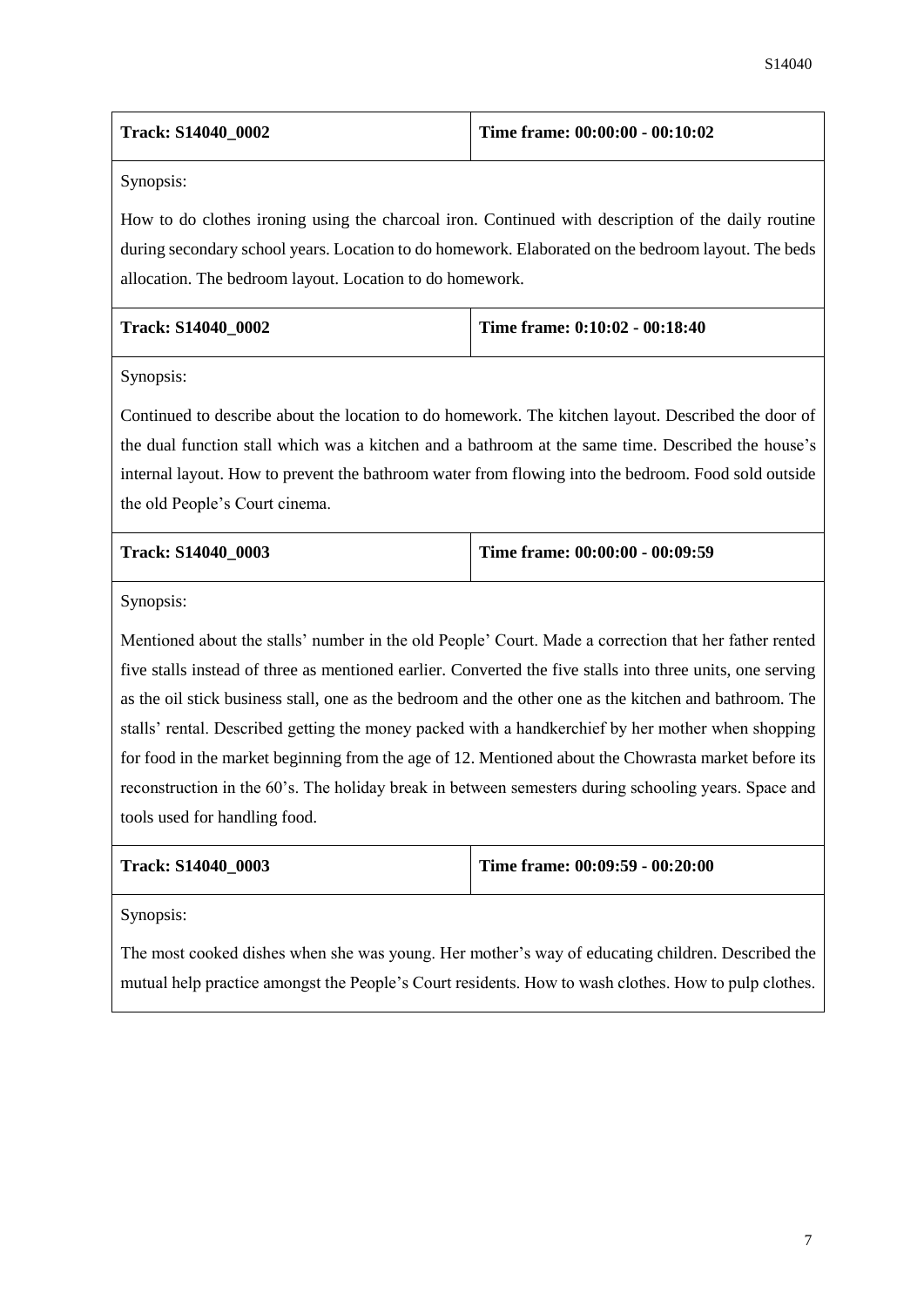| <b>Track: S14040 0003</b> | Time frame: $00:20:00 - 00:31:03$ |
|---------------------------|-----------------------------------|
|                           |                                   |

Continued with the description of clothes pulping. Mentioned about one kind of wood ( $\mathcal{D}I\ddot{\mathcal{D}}$ ) used in clothes pulping. Time to dry clothes. Activities during spare time. Types of electric lamp used at home. How to cope with the flying ants problem when using a kerosene lamp.

| <b>Track: S14040 0004</b> | Time frame: $00:00:00 - 00:10:01$ |
|---------------------------|-----------------------------------|
|                           |                                   |

Synopsis:

The family's dinner habit. Daily routine during secondary school years. Described helping her mother in her confinement period when she was 15. The Chinese oil stick business routine. The oil stick making process. The oil stick customers.

| <b>Track: S14040 0004</b> | Time frame: 00:10:01 - 00:20:00 |
|---------------------------|---------------------------------|
|---------------------------|---------------------------------|

Synopsis:

Continued with the oil stick customers. Different oil stick eating habits practised by different dialect groups. The uniqueness of her homemade oil sticks. How her mother dealt with the unfinished oil sticks. Breakfast taken when attending secondary school. Utensils to keep oil sticks. The oil stick prices. Materials used to pack oil sticks.

| <b>Track: S14040 0004</b> | Time frame: $00:20:00 - 00:31:03$ |
|---------------------------|-----------------------------------|
|                           |                                   |

Synopsis:

Mentioned that the most lively moment at the oil stick stall was the time when foreign ships arrived in Penang. Described the oil used in making oil sticks. Described how she felt when hearing about the People's Court rebuilding project, and the hidden worries of the elders. The new allocated unit they obtained in the new People's Court. Her memory of the old People's Court demolition. Location of the public toilet in the old People's Court.

| <b>Track: S14040 0005</b> | Time frame: $00:00:00 - 00:10:00$ |
|---------------------------|-----------------------------------|
|                           |                                   |

Synopsis:

Toilet used during her secondary school years. Described the public toilet in People's Court. Space used in the new unit. The building materials of new People's Court. Differences between a brick house and a wooden house. Her feelings on moving into the new unit. Deities worshipped at home.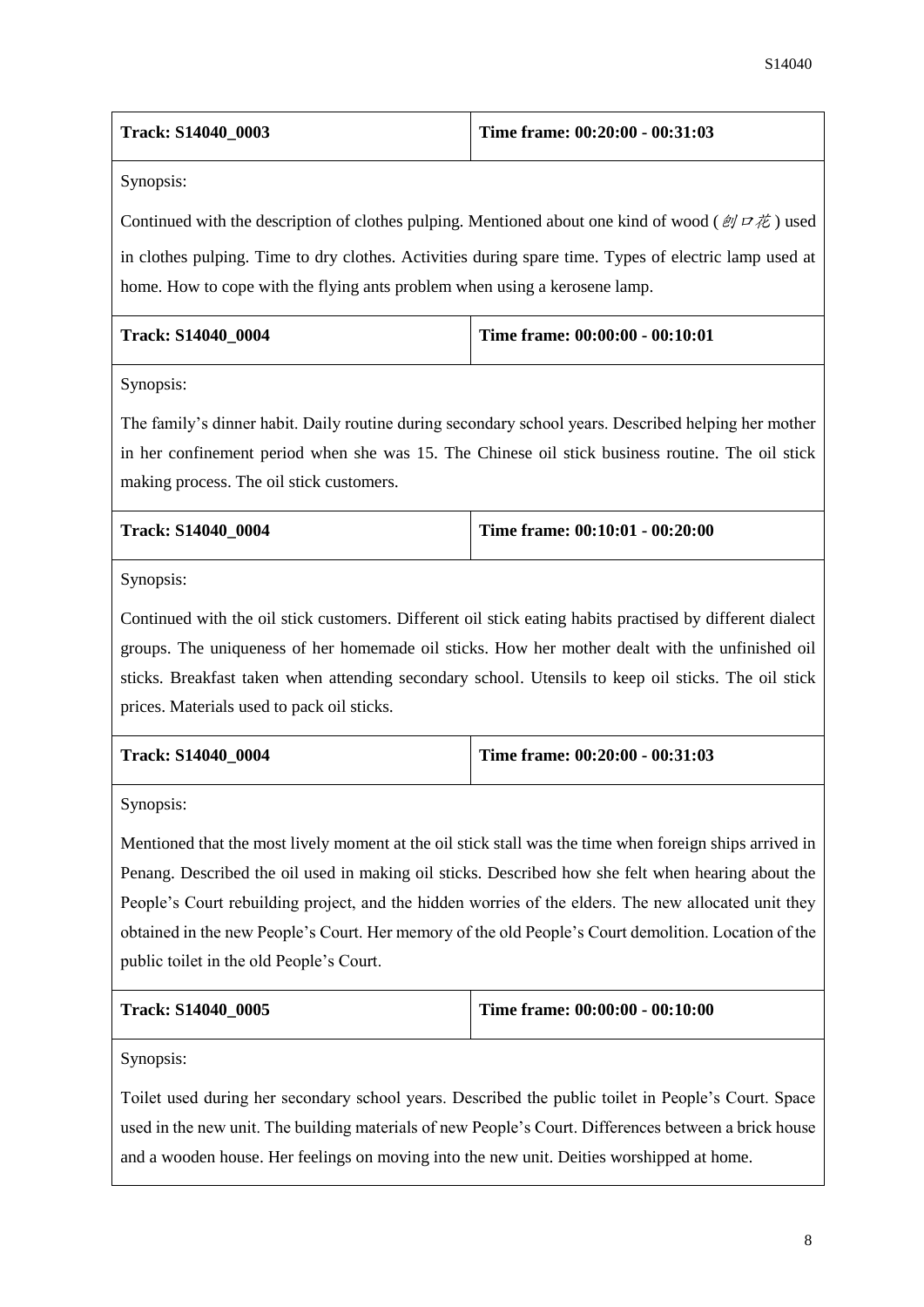| <b>Track: S14040 0005</b> | Time frame: $00:10:00 - 00:17:56$ |
|---------------------------|-----------------------------------|
|                           |                                   |

Mentioned about getting married in 1966. Her working experience in Kuala Lumpur in 1961. Reason of moving back to People's Court. Became a tuition teacher for one month. Places to give tuition. How her husband and she came to know each other.

| <b>Track: S14040 0006</b> | Time frame: $00:00:00 - 00:10:00$ |
|---------------------------|-----------------------------------|
|                           |                                   |

Synopsis:

Described why the  $7<sup>th</sup>$  day of the first month of the Chinese calendar brought them the best business. How she obtained the current C36 unit. Reason of continuing her stay in People's Court. Described that she still played a role in preparing meals for her maternal family after marriage, until her third child was born. Continued with how she obtained the current C36 unit. Mentioned about a spot check by the municipal council.

| <b>Track: S14040 0006</b> | Time frame: $00:10:00 - 00:20:00$ |
|---------------------------|-----------------------------------|
|                           |                                   |

Synopsis:

Their way of handling the crisis when they received a notice by the municipal council. Why the spot check was carried out. The rent collecting person for People's Court. The way of paying rent beginning from the 90's. Explained what was the meaning of "pa"--to take over the lease of a property. The process of their becoming legal tenants of unit C36.

| Track: S14040 0006 | Time frame: $00:20:00 - 00:31:03$ |
|--------------------|-----------------------------------|
|--------------------|-----------------------------------|

Synopsis:

Renovation done to C36 after they moved in. Furniture at home. Described the house moving. Differences between the A14 unit and the C36 unit. The layout of C36. The philosophy behind the building of the People's Court flat. Their furniture when moving into the new unit. Mentioned about quitting her tuition job when her child was 18 months old to become a full-time housewife. Began to purchase new furniture in 1985.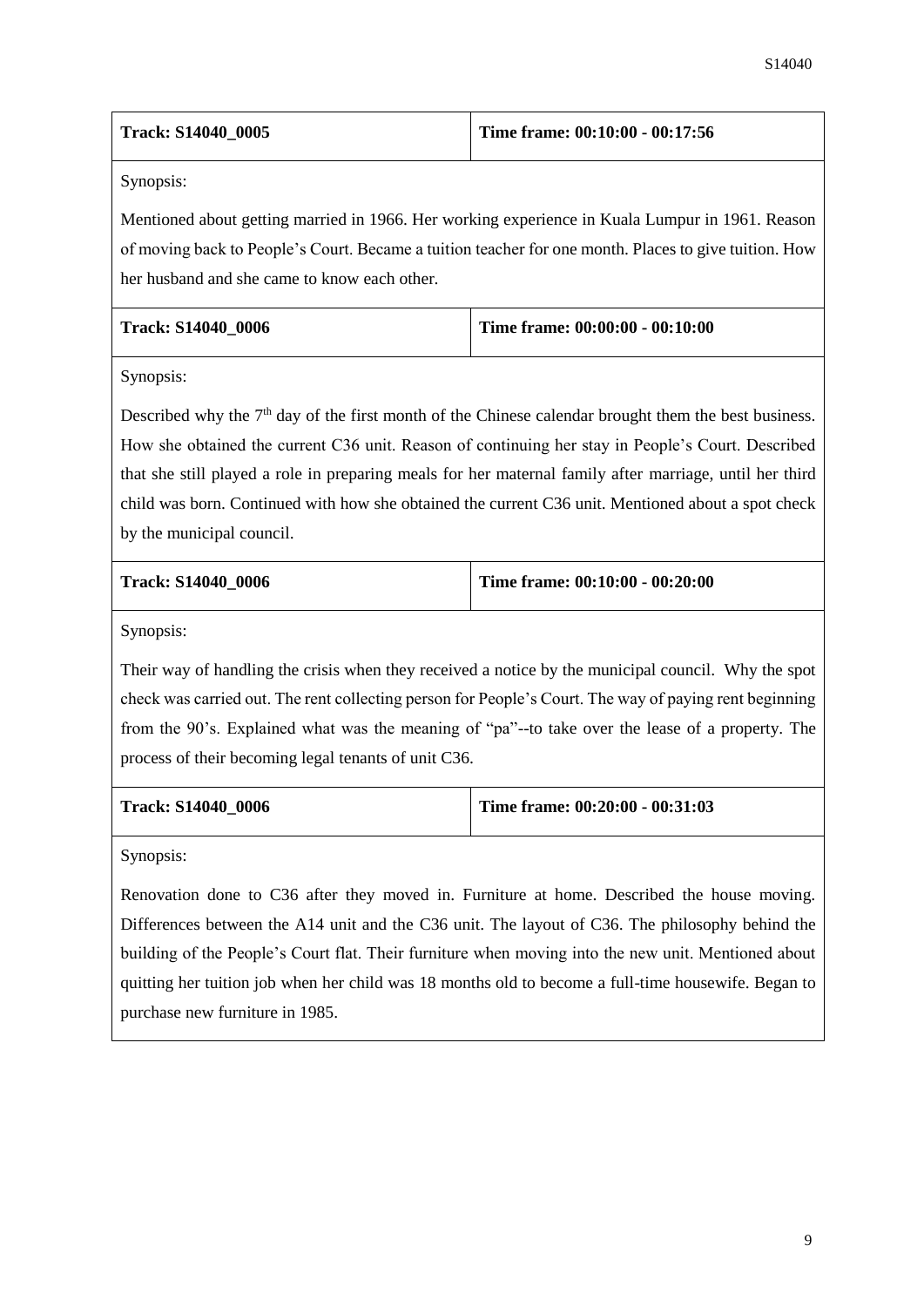| <b>Track: S14040 0007</b> | Time frame: 00:00:00 - 00:10:00 |
|---------------------------|---------------------------------|
|                           |                                 |

Reason of buying new furniture. Changes in the cooking utensils. Shared on how to cook a complete meal using a charcoal stove. Newly bought furniture. Cupboards used at home. Reason of buying a washing machine. The way to sundry clothes.

| <b>Track: S14040 0007</b> | Time frame: $00:10:00 - 00:20:01$ |
|---------------------------|-----------------------------------|
|                           |                                   |

Synopsis:

Continued with the way to sundry clothes. Furniture bought in 1985 when they were more financially affordable. Described an automatic bed designed specially for her children. Location for having meals. Described the lively scene when having meals together. Described going downstairs to have reunion dinner with her maternal family during Chinese New Year.

| <b>Track: S14040 0007</b> | Time frame: $00:20:01 - 00:31:03$ |
|---------------------------|-----------------------------------|
|                           |                                   |

Synopsis:

The space adjustment during reunion dinner downstairs. Described her daughter' wedding at home in 1992 or 1993. Why there was no deity worshipped at home. Why her son chose not to hold wedding at home when getting married in 2000. Mentioned about hanging a red cloth to notify others that the wedding had taken place, although it was not carried out at home.

| <b>Track: S14040 0008</b> | Time frame: $00:00:00 - 00:10:00$ |
|---------------------------|-----------------------------------|
|                           |                                   |

Synopsis:

Described in details about a serious water leaking problem happened in 1991. How they handled it. The building materials for rooftop now and then. Termite problem in the house. How the People's Court residents reflected their house problem to the municipal council. Why was there always a pipe problem in old houses.